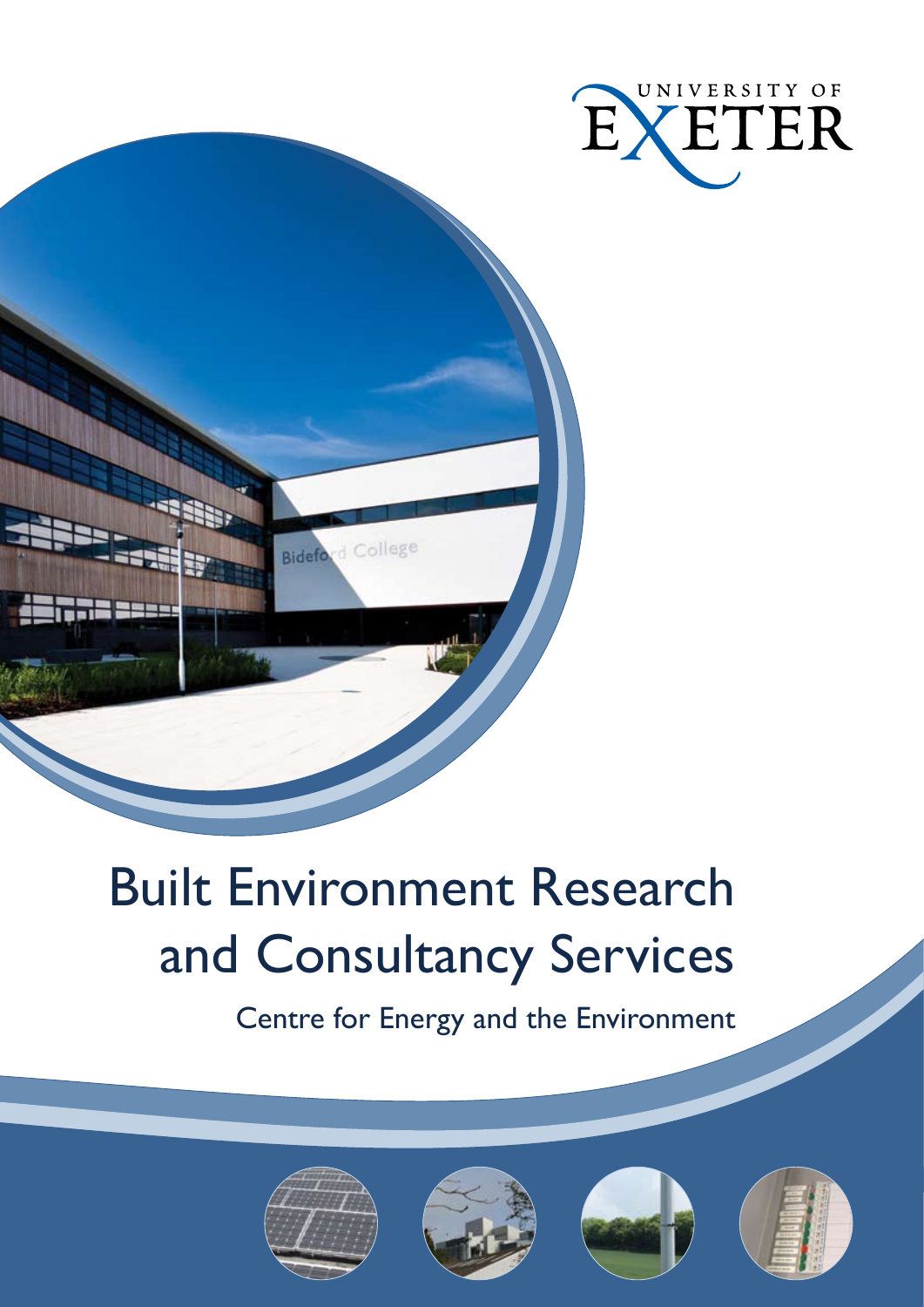## Built Environment Research and Consultancy Services

### Building Design Advice

The Centre for Energy and the Environment provides design advice and research into innovative solutions across a range of disciplines.

#### **Thermal Modelling**

We undertake thermal modelling to reduce energy consumption, improve thermal comfort for occupants, demonstrate compliance with building regulations and assess resilience to the effects of climate change.

#### **Acoustics**

We assess and optimise room acoustics, internal airborne and impact sound insulation, noise from building services, and noise ingress and egress. Tools at our disposal include ray tracing software and sound insulation prediction software.

#### **Lighting**

We model natural and artificial lighting to ensure that illuminance levels are achieved whilst optimising solar gain.

### Environmental Policy

We assist local authorities or organisations in shaping their environmental policy on a sound scientific basis.

#### **Masterplanning**

We assist in the formulation of long-term development plans, including site selection and renewable energy potential at a regional level.

#### **Local Planning Policy**

We have experience in advising local authorities on local planning policy aimed at reducing carbon emissions, including obligating developers to adopt solutions such as district heating, uplift on building regulations and sustainable transport provision.

#### **Institutional Policy**

We can review existing environmental objectives and advise on optimal trajectories towards targets.

### Performance Assessment

The Centre has a large collection of building monitoring equipment and over forty years' experience in monitoring and assessing outcomes.

#### **Building Certification**

We provide Display Energy Certificates (DECs) and level 5 Energy Performance Certificates (EPCs), based on client energy data.

#### **Energy Management**

We advise on submetering, automatic meter reading, data processing and analysis. Energy and carbon auditing can be undertaken to identify where energy is consumed and the most cost-effective approach to reducing consumption.

Possibilities may include upgrades to the building fabric and building services, management interventions and the installation of renewable energy technologies.

#### **Soft Landings**

We carry out reconciliation of installed metering and verify the performance of controls and metering systems against temporary monitoring.

#### **Data Collection**

We install temporary monitoring equipment to record parameters including electricity, gas and water consumption, temperature and humidity,  $CO<sub>2</sub>$ concentration (indicating ventilation adequacy), heat flux, solar gain, plant operation and user actuation of doors, windows and lights.

#### **Acoustics**

We maintain a set of acoustic measurement equipment with UKAS-traceable calibration. This can be used to verify room acoustics parameters including reverberation, speech transmission index, airborne and impact sound insulation and background noise levels, as well as to undertake noise surveys to BS 4142.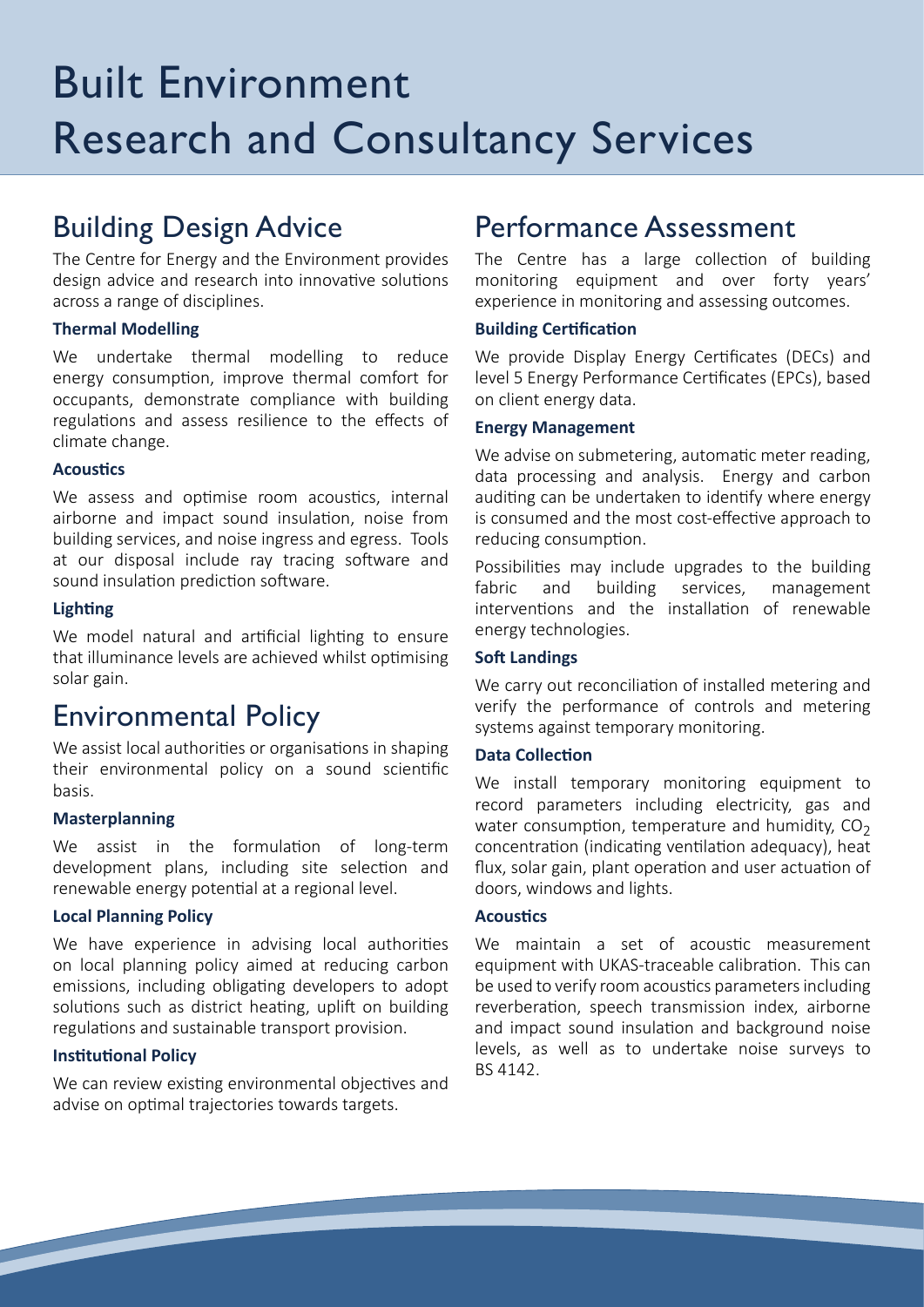

### Sustainable Transport

The Centre has experience in monitoring and modelling the environmental impacts of transport.

#### **Carbon Audits**

We undertake carbon audits of transport policies, schemes and vehicle fleets.

#### **Local Air Quality Assessments**

We use commercial dispersion modelling and GIS software to assess current and future pollution levels from road transport at sensitive receptors, and monitor concentrations in the field to verify the results.

#### **Noise Assessments**

We measure noise levels around transportation sources and predict the effects of changes in traffic flow.

### Other Services

We are able to apply our expertise to a wide range of engineering and environmental challenges. Recent examples include:

- Specification and implementation of a large monitoring and control system for an environmental chamber for the University of Bath •
- Development of bespoke software allowing architects to conduct simple acoustic predictions and to carry out screening tests of on-site performance •
- Development of bespoke spreadsheet tools to aid in the sizing of biomass heating plant and assess compliance with local planning requirements •
- Development of bespoke equipment based around embedded computing devices to convert between digital communications protocols and record data •
- Training courses in low carbon building design and building acoustics •

### Research and Consultancy **Contracts**

Contact the Centre to discuss your requirements and we will provide a quotation based on our standard rates and terms for research or consultancy as appropriate.

### South West Energy and Environment Group (SWEEG)

SWEEG is a collaborative research partnership between public sector organisations in the South West which aims to share information and research on energy and environmental issues in the built environment.

As a coordinating member, the Centre for Energy and the Environment carries out technical research for the group. All research completed by the Centre for the partnership is disseminated among its members, and work of wider interest is published in technical and academic journals.

Research is presented at biannual members' meetings.

Current SWEEG Members include:

- Devon and Cornwall Police •
- Devon County Council •
- East Devon District Council •
- Exeter City Council •
- Teignbridge District Council •
- University of Exeter •

Public sector organisations can join SWEEG as either full members, who benefit from low fees by committing funding on an annual basis, or as associate members, who pay an annual membership fee then commission work at a reduced rate.

Contact the Centre for further information about SWEEG membership.